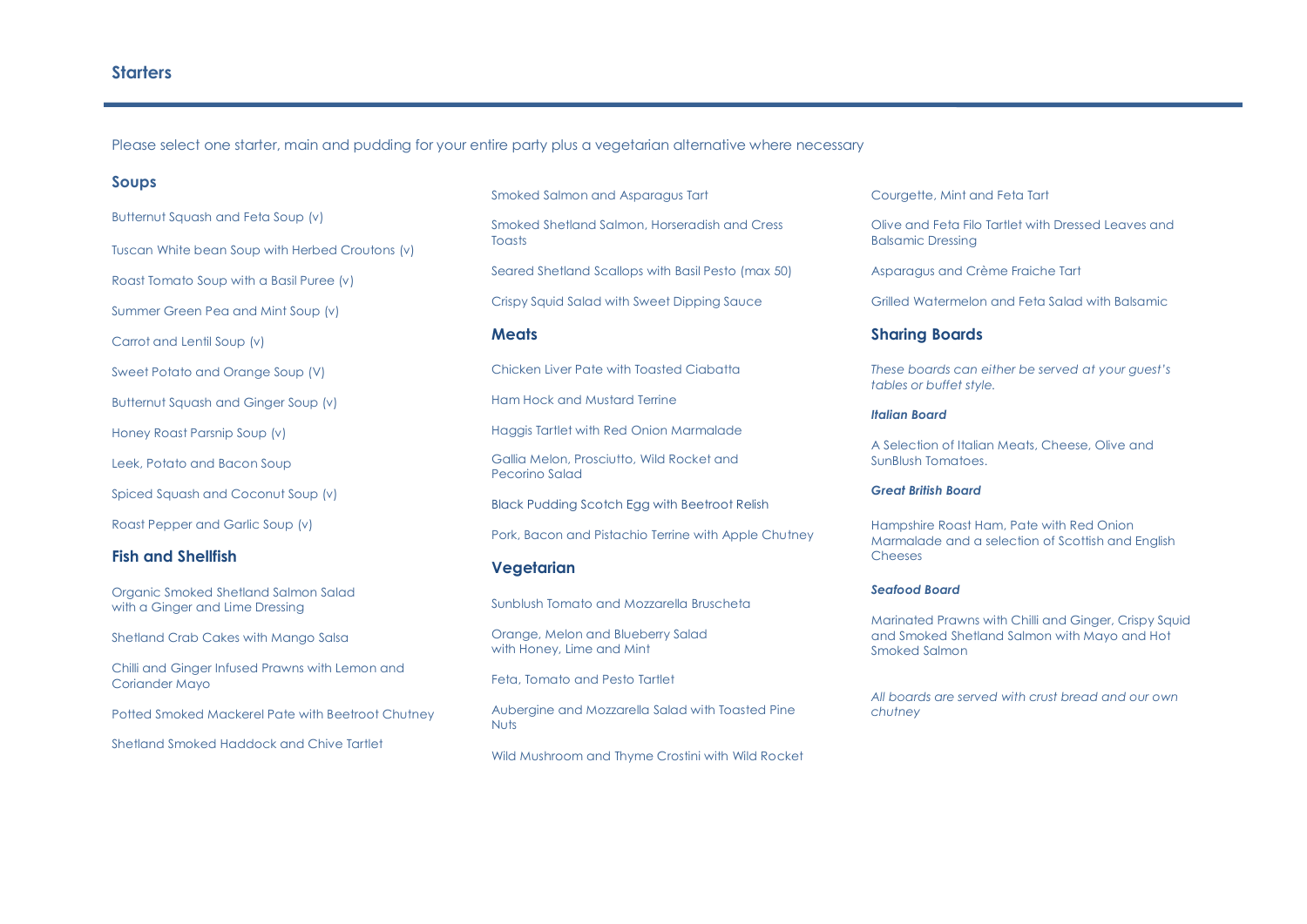# **Chicken and Duck**

Roast Chicken with a Lemon and Herb Aioli with Thyme Roasted Potatoes

Chicken and Lemon Tagine

Butter Baked Chicken Breast Stuffed with herby Mozzarella Wrapped in Smoked Bacon on Buttered Mash

Black Pudding and Apple Stuffed Chicken

Herby Roast Chicken with Corn Salsa

Pan Fried Breast of Chicken with Apple and Orange Braised Red Cabbage

Garlic Roast Chicken with Rosemary and Pancetta **Potatoes** 

Balsamic and Honey Roast Duck served with Potatoes and Greens Beans

Lemon Stuffed Chicken with Sundried Tomatoes on Buttered Mash

Chicken Coq Au Vin Blanc with Buttered Mash

Confit Duck with Braised Onion on Celeriac Mash

Pan Fried Chicken with Chorizo and Rocket Salad

Crispy Thyme Chicken with Herb Butter

Lemon Roast Poussin on Parsnip Mash

Pesto Buttermilk Roast Chicken on Buttered Mash

# **Fish**

Lemon and Spring Onion Stuffed Haddock with Bread Sauce and Buttered New Potatoes

Seared Cod on Braised Lentils and Prosciutto

Organic Shetland Salmon Fillet with a Pine Nut Crust on Lemon and Dill crushed potatoes

Herb Crusted Fillet of Cod on Crushed potatoes served with Leafy Salad and Roasted Pine Nuts

Poached Shetland Salmon with Herb and Champagne Sauce

Haddock with Fennel and Lemon

### **Beef and Lamb**

Lamb Tagine with Apricots and Cinnamon served with Cous Cous

Griddled Rump Steak with Herb Butter

Roast Rib of Beef with Horseradish Cream with Potatoes

Braised Beef with Honey and Soy on Buttered Mash

Rosemary and Garlic Roast Lamb Cutlets with Mustard Cream Sauce and Potatoes

Slow Braised Beef in Beer with Buttered Mash

Port and Orange Braised Lamb Shank on Buttered Mash

Beef and Ale Crown Pie

Rich Beef Casserole with Porcini Mushrooms and Port Wine

Seared Beef Fillet with Mushrooms and Balsamic

Braised Beef with Ginger

## **Pork**

Roast Tenderloin of Pork with Mustard and Crème Fraiche

Pork Roast Loin of Pork with Rosemary and Cider

Bacon Wrapped Pork Tenderloin with Apple Chutney

### **Vegetarian**

Roast Vegetable and Feta Strudel

Roast Vine Tomato and Brie Tart

Vegetable and Chick Pea Casserole

Spiced Butternut Squash

Aubergine and Mozzarella Stack

Spinach, Pine Nut and Feta Pastries

Asparagus and Gruyere Tart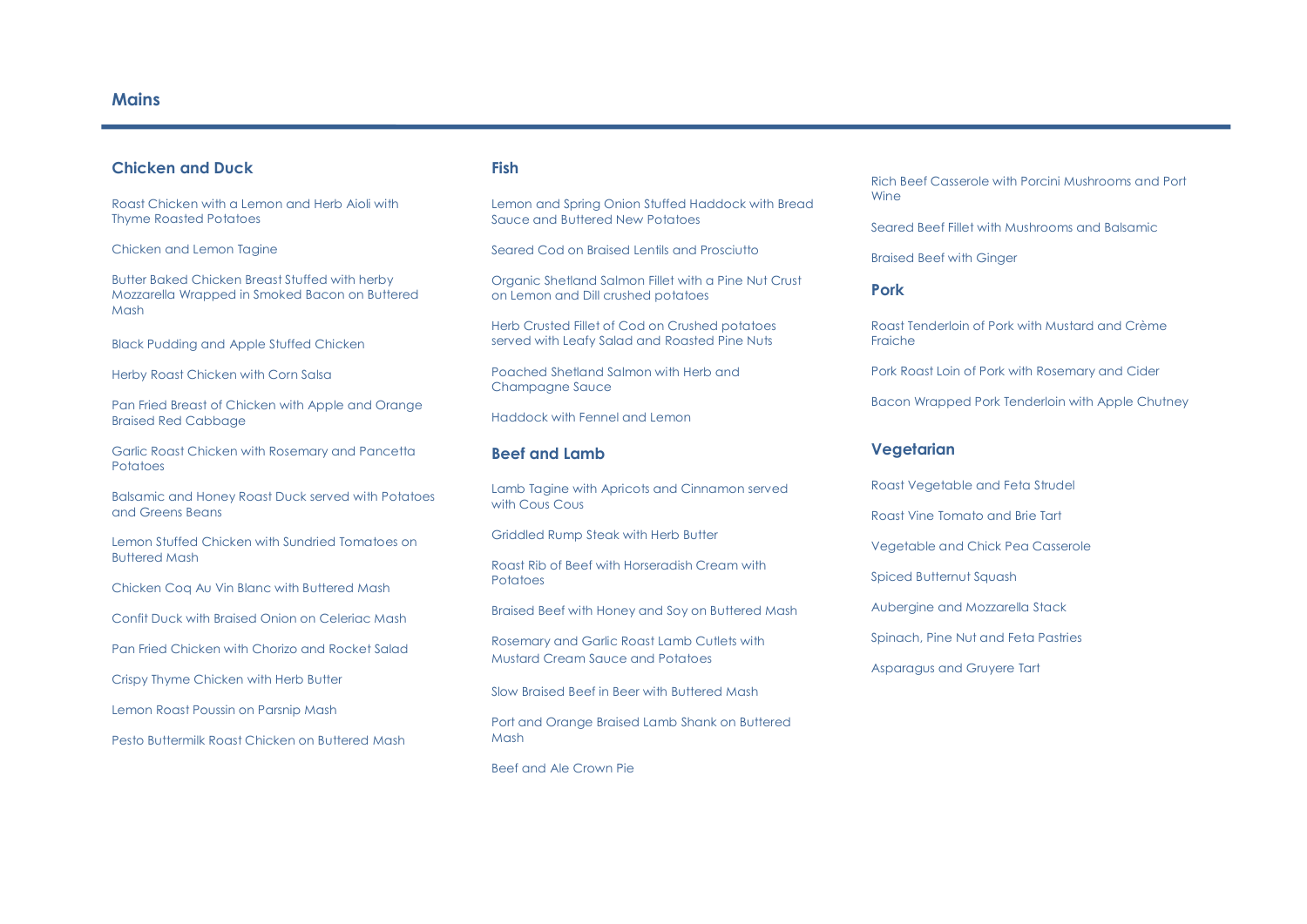# **Puddings**

Little Salted Caramel Pots Mini Pavlova with Summer Berries Strawberry and Ricotta Cheesecake Orange and Ginger Mousse Blueberry and Almond Tart Fresh Shetland Cream Profiteroles with White and Dark Chocolate Sauce with Popping Candy Cranberry Tart with Almond Cream Lemon Curd and Raspberry Pots Warm Bakewell Tart Lemon Syllabub with Handmade Shortbread Apple and Cinnamon Tart Chocolate Torte

Mini Pavlova with Autumn Berries Little Italian Espresso Trifle Apple and Frangipane Tart Baked Almond Cheesecake Ginger Wine Poached Pear with Caramel Sauce Vanilla Tart with Blueberry Compote White Chocolate Cheesecake with Raspberry Coulis Classic Lemon Tart Chocolate and Orange Mousse encased in a Chocolate Teardrop Apple Crumble Tart Ricotta Cheesecake with Stewarts Rum Soaked Sultanas

Berry Tart with Lemon Curd Mascarpone

Classic Sticky Toffee Pudding

White Chocolate Berry Cheesecake

Warm Almond and Pine Nut Tart

*All dessert served with fresh Shetland Cream or Ice Cream*

Cheeseboard with Shetland Oatcakes

# **To finish**

Coffee and Tea Mints, Fudge or Biscotti Biscuits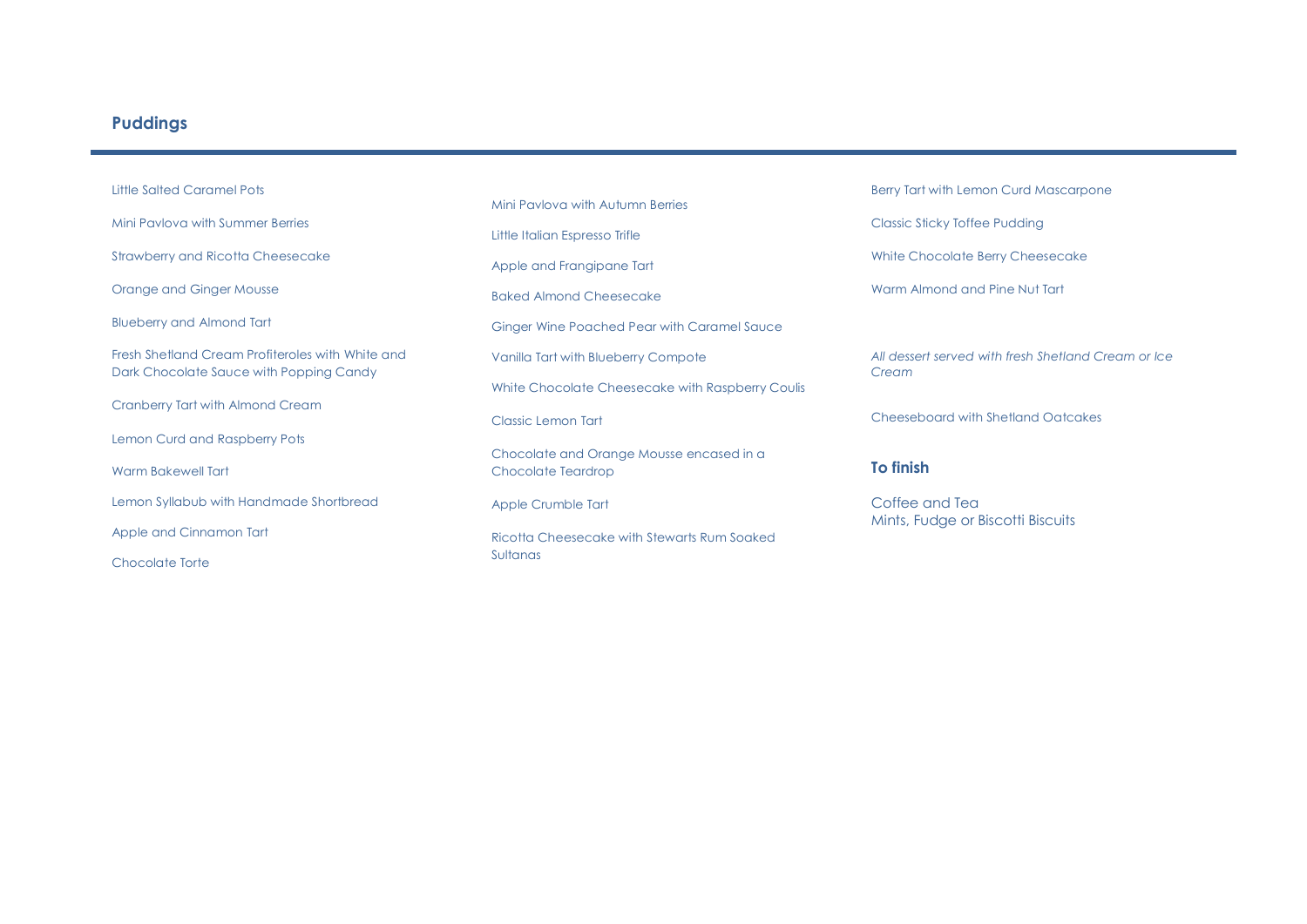# **Buffet Suggestions**

## **Meats and Fish**

Assorted Cold Meat Platter

Shetland Smoked Salmon Platter

Roast Lemon and Honey Chicken Wings

Garlic Roast Chicken with Rosemary and Pancetta **Potatoes** 

Antipasti Platter; olives, cured meats, roast peppers and homemade pesto

Garlic and Rosemary Roast Shetland Lamb

Baked Aromatic Chicken

Crab, Lime and Chilli Salad with Toasted Ciabatta **Croutons** 

Roast Chicken with Honey and Orange

Smoked Haddock Kedgeree

Prawn and Smoked Salmon Salad

Seared Balsamic Chicken

Chargrilled Chicken Skewers

Seared Squid Salad with Ginger, Lemon and Coriander

Crab Noodle Salad

Sticky Chicken with Sherry, Almond and Dates

Lemon and Dill Meatballs

Baked Honey Mustard Chicken Buttermilk Roast Chicken Spanish Chicken and Chorizo

### **Salads**

Watermelon and Feta Salad

Lemon Chicken Salad

Avocado, Tomato and Olive Salad

Bean Salad with Garlic, Lemon and Toasted Pumpkin Seeds

Tomato and Feta Salad

Roast Tomatoes with Wild Garlic

Roasted Squash, Feta and Honey Salad

Pea, Mint and Feta Salad

Mozzarella and Sunblush Tomato Salad

Snow Pea, Apple and Pine Nut Salad

Mixed Bean and Feta Salad

Simple Green Salad

Mixed Leaf Salad

Tomato and Fennel Salad

Mixed Bean and Feta Salad

Squash and Barley Salad with Balsamic Vinaigrette

Aubergine and Mozzarella Salad

Griddled Figs with Prosciutto

Moroccan Carrot and Quinoa Salad

BLT Salad Bowl

### **Tartlets**

Courgette and Tomato Tart

Leek and Ricotta Tart

Tomato, Feta and Pesto Tartlet

### **Potatoes and Pasta**

Rosemary Roast Potatoes

Spicy Chorizo Pasta

Warm Potato Salad with Bacon

Linguine with Roasted Aubergines, Sunblush Tomatoes and Pine Nuts

Roast Vegetable Cous Cous

Potato and Dill Salad

Pesto Potato Salad

Penne Pasta with Tomato and Basil